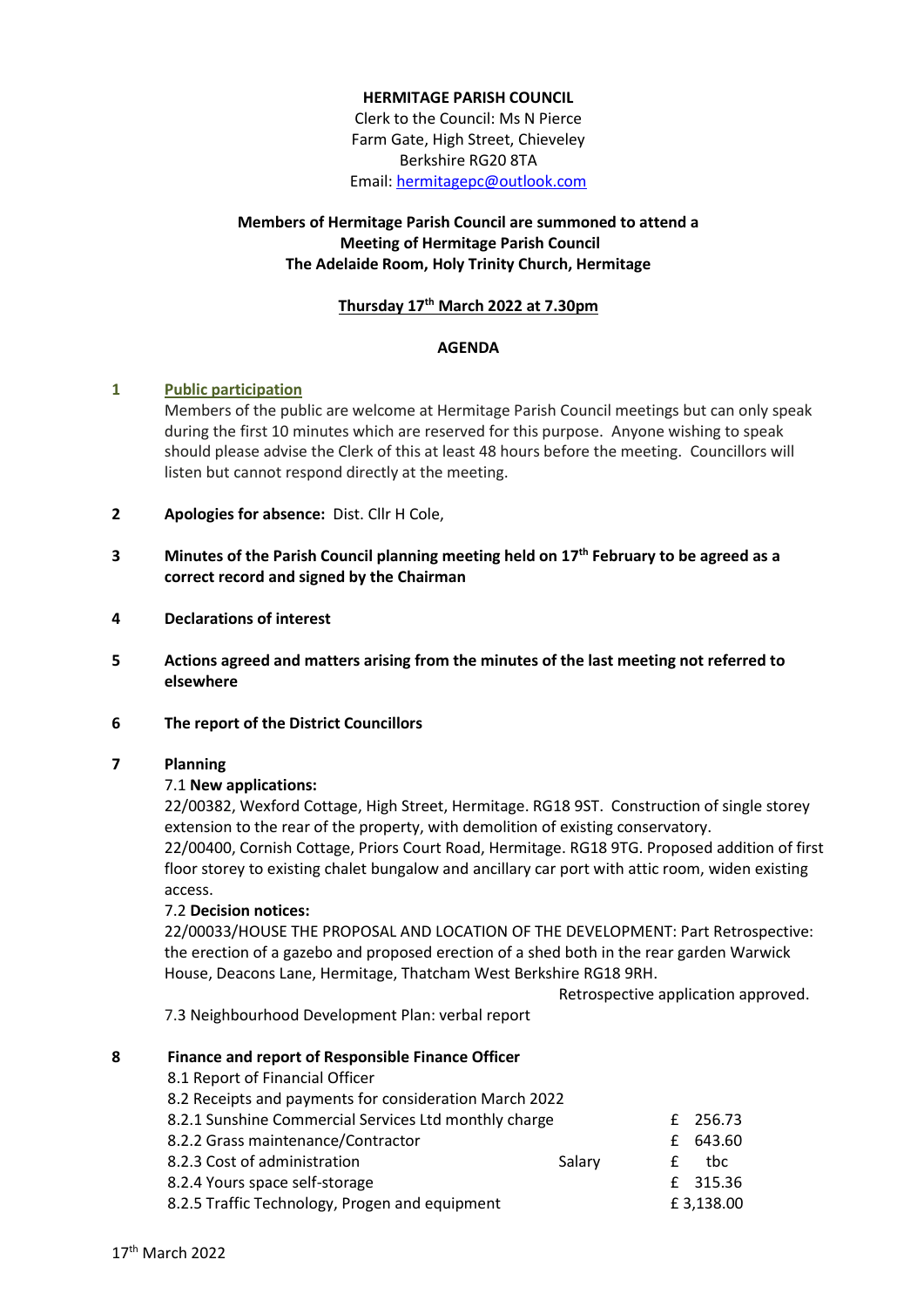| 8.2.6 Webb and Cook, tree works                                                                                           |       | £4,830.00   |
|---------------------------------------------------------------------------------------------------------------------------|-------|-------------|
| 8.2.7 Cllr Russell, ink                                                                                                   |       | 37.67<br>£  |
| 8.2.8 Sky's The Limit Entertainment, bouncy castle Jubilee                                                                |       | 230.00<br>£ |
|                                                                                                                           | Total | f<br>tbc    |
| 8.3 Direct Debits previously approved:                                                                                    |       |             |
| 1&1 Ionas (web site) monthly payment                                                                                      | £5.99 |             |
| 8.4 Parish Clerk's appraisal: to note.                                                                                    |       |             |
| 8.5 Metro Bank: to reinvest monies into Community 1 Year Fixed rate, and transfer interest<br>and some capital to Lloyds. |       |             |

### **9 Burial ground**: verbal report

### **10 Highways**

10.1 Speeding: verbal update

### **11 Environment**

Council to receive verbal reports or updates on the following:

- 11.1 Playgrounds
- 11.1.1 Councillor inspection reports
- 11.2 Furze Hill
- 11.2.1 Recreation Ground
- 11.3 Other open spaces: Dines Way, Lipscomb Close, Charlotte Close
- 11.4 Parked contractor's vehicles on Station Road Hermitage

### **12 Other matters**

Council to receive verbal reports or updates on the following:

12.1 Village Hall

12.1.2 Village Hall car parking: to note new arrangements

12.2 Defibrillator checks

12.3 APA

12.4 Platinum Jubilee celebrations

12.5 Virtual meetings: to note response from the office of The Rt Hon Michael Gove MP 12.6 Agree proposal for Conservation Area status and volunteers.

### **13 Correspondence received since the last meeting not referred to elsewhere**

West Berkshire Council: Statutory Consultation for Enhanced Partnership Plan and Scheme an update

West Berkshire Council Environment News

Consultation on Draft Royal Berkshire Fire Authority (RBFA) Members' Code of Conduct West Berkshire Council Community Panel: Consultation on a Proposal to introduce a new Public Spaces Protection Order (PSPO) in Thatcham Town Centre

Police & Crime Bulletin - Feb '22 - Tackling knife crime, £100k fund opened Your Health Newsletter February 2022

Information on our new West Berkshire Co-production Steering group for Environmental services

March - Monthly Dementia Friendly Calendar

West Berkshire Council: Newbury Pride - West Berkshire Museum

West Berkshire Council Community Panel: Berkshire Digital Infrastructure Group

West Berkshire Council: The Household Support Fund Scheme is ending soon

Residents' News Bulletin - 9 March, 2022

West Berkshire Council: aDoddle! The new community mapping tool